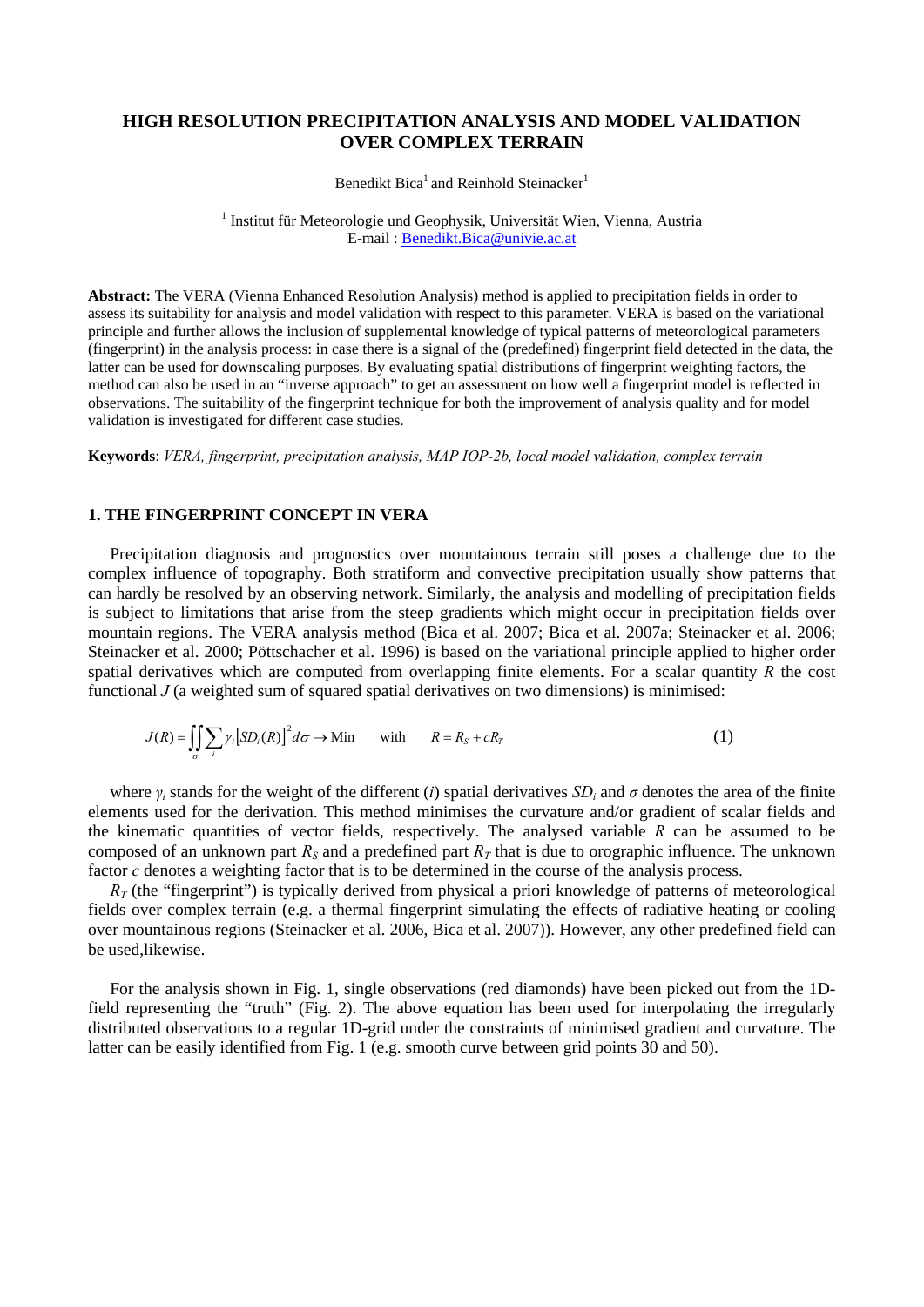

**Figure 1:** Analysis without fingerprint. The abscissa displays grid points indices, the ordinate the values of the analysed variables. Circles indicate observations which have been arbitrarily picked out from the "real" field shown in Fig. 2.

Let us now assume that the fingerprint is identical to the "true" field from Fig. 2. If this additional fingerprint information is included in the analysis, information can be transferred to data-sparse regions (e.g. grid points 30 to 50, Fig. 3) and the analysis error is reduced to zero.



**Figure 2 (left):** Real topography. In our experiment, this field is identical to the fingerprint. **Figure 3 (right):** Analysis with fingerprint.

A major advantage of the method is that one or more fingerprints can be included to the analysis with *variable weight*. That is, the weighting factor *c* from eq. (1) can be determined independently for different subdomains. Consequently, variable influence of the fingerprint field is obtained, too: in regions, where a very weak fingerprint signal can be detected in the data, *c* is close to zero. The positive effect of fingerprint use on the analysis quality has been documented in Steinacker et al. (2006) and Bica et al. (2007).

## **2. INVERSE APPLICATION OF THE FINGERPRINT TECHNIQUE**

The fingerprint technique may be used in an "inverse approach" to get an assessment on how good a fingerprint model is reflected in real data. This information can be easily obtained if weighting factors  $c_{ij}$  are determined for an adequate number of subdomains in 2 or 3D and visualised or evaluated statistically.

A number of experiments have been carried out for the MAP IOP's 2b and 8 as well as for the August 2005 flooding event. For the MAP IOP-2b case (19 to 21 September 1999) a simple fingerprint of linear increase of precipitation with height has been assumed. Fig. 4 shows a 2D-pattern of *c*-values over the LMTA (Lago Maggiore Target Area). If observations and fingerprint field are given on the same scale, regions with *c* close to 1 indicate that the fingerprint signal was detected in the data quite reliably. In this case, eq. (1) can be used to derive the following statements:

| $c=1$     | fingerprint signal exactly found in data |
|-----------|------------------------------------------|
| 0 < c < 1 | weak signal found                        |
| $c=0$     | no signal found                          |
| c < 0     | inverse signal found                     |
| c > 1     | stronger signal found                    |